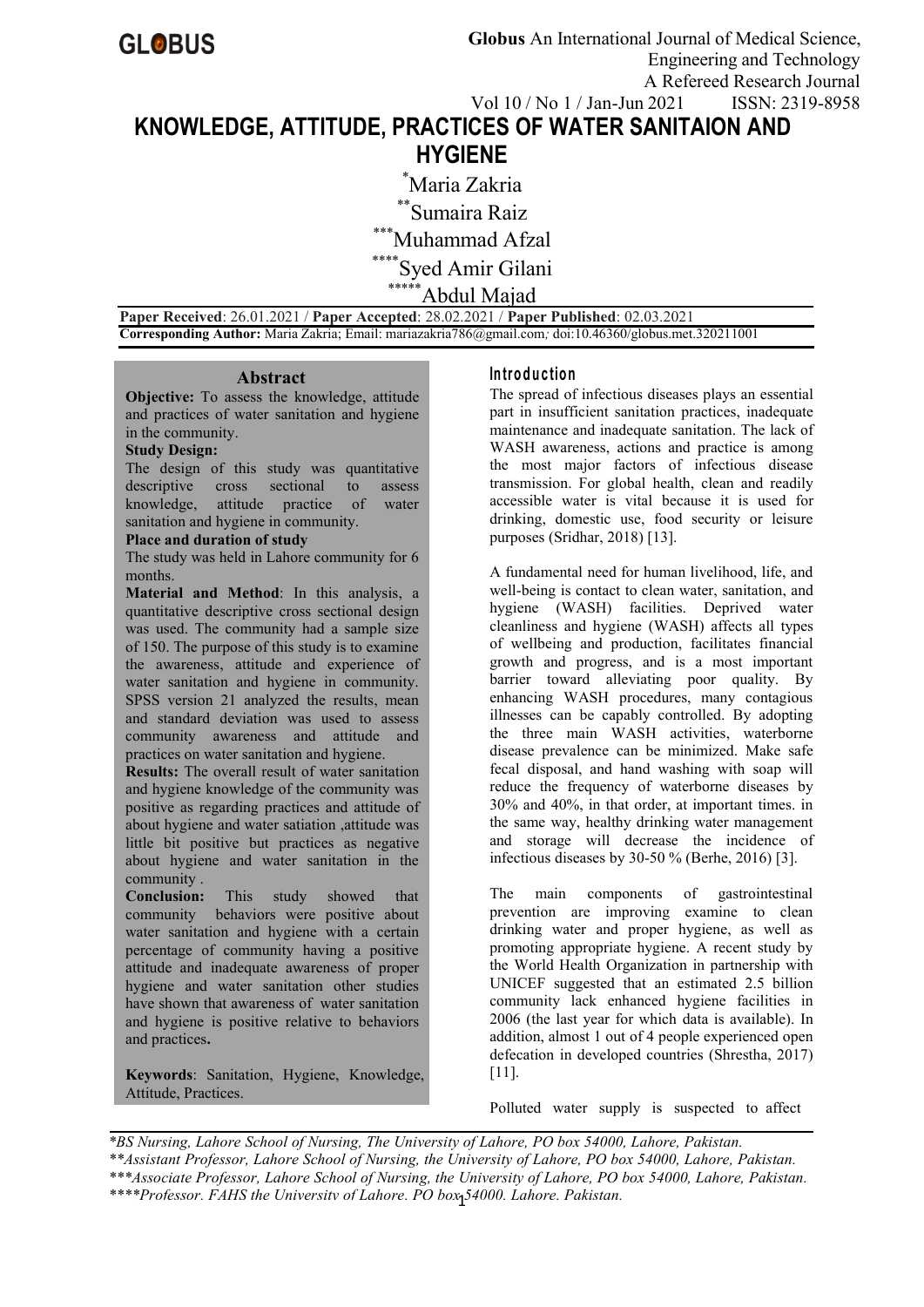**502,000** death rates from gastrointestinal disease. Hygienic sanitation facilities are important for public health. In 2019, with a program in place to make sure that bodily excretions is managed or discarded of appropriately, 39 percent of the worldwide people used a properly managed sanitation system, not linked to other households, known as a toilet or improved latrine (Banda, 2017) [1].

Healthcare, hand washing, reproductive health and nutritional health, is multi-faceted and can include a variety of tasks. In all environments, worldwide appointments amongst WASH industry After visiting the community researcher found that professionals have developed hand washing with soap and water as a high priority, and hundreds of thousands of people don't have any access to soap and water to wash their hands, avoiding an essential act which would allow them to stop the transmission of infections. Insufficient hygiene causes approximately **280,000** diarrheal diseases deaths per year and is a major factor in many preventable diseases, including intestinal parasites, tuberculosis and typhoid fever. Bad water hygiene may also cause weight loss (Sibiya, 2015) [12].

Many highly contagious diseases can be managed appropriately by developing WASH techniques. Infectious diseases incidence can be minimized by following the three primary WASH activities. Proper disposal of feces and urine and hand washing with soap at important stages will decrease the incidence of infectious diseases by 30% and  $40\%$ , similarly, the management and treatment of safe water supply will reduce the incidence of infectious diseases by 30-50 percent (Bastable, 2016) [2].

The 2016 Demographic and Health Survey (DHS) study in Ethiopia showed that only 57 percent of the rural population (HHs) obtains their drinking water from better source and 30 percent have no incidence of community gastrointestinal dysfunction in the toilet facilities was reported to be 12 percent. Need of WASH awareness, attitudes and perceptions is one of the major factors (Pavan Kumar, 2019) [10].

The efficacy of WASH is dos not only contingent on the accessibility of WASH services, but also, the majority critically, on individual enforcement. except community have sufficient WASH KAP, healthy persons toward services is not sufficient to reduce health issues related to polluted water, the knowledge and experiences of people towards WASH can be evaluated by the poor reach of healthy WASH practices for hygiene and sanitation.

In **2015**, a safely administered drinking water supply was used by 71%of the worldwide people **(5.2 billion people**), one situated on location accessible at what time required and free of pollution. 89% of the world's population **(6.5 billion people**) has at least one basic service. An better water system inside a 30 minute around trip to collect water is a basic service. A drinking water supply polluted with faces is used by at least **2 billion** people worldwide. Diseases can be caused by polluted water. Unhygienic water can spread disease such as diarrhea, cholera, dysentery, typhoid and polio.

# **P ro b lem Sta tem en t**

community has the lack of information, approach, and observation of water sanitation and hygiene is the major issue in the community. Due to this reason the researcher decided to assess the Knowledge, Attitude, Practices regarding water sanitation and hygiene in the Community. The problem was prioritized by looking to various aspects like seriousness disease in the community. The community people have poor knowledge about water sanitation and cleanliness.

#### **P u rp o s eo f th e stu d y**

The purpose of this study to assess the information, approach and practices of water sanitation and hygiene in Lahore community.

# **O b je c tiv e so f th e s tu d y**

To assess knowledge, attitude of water sanitation and hygiene practices in community Lahore.

# **R e s e a rch Q u e stio n s**

What are the knowledge, attitude and practices about water sanitation and hygiene in community Lahore?

# **S ig n ific an c e o fth is s tu d y**

The purpose of this study is to evaluate the awareness, attitude and practice of domestic water supply; hygiene and sanitation (WASH) on the safe disposal of feces and the time of the water storage container. This research can provide sufficient information and reinforce interventional interventions to improve WASH knowledge, attitude, and practice.

# **L ite ra tu re R e v iew**

According to the WHO (2018) [15] study conducted in Ethiopia, the coverage of improved drinking water and latrine availability is the lowest in the country and even lowers than comparable countries such as Jordan, Zambia, and Liberia, which have 62%, 87%, 79% of latrine availability, while Ethiopia has only 12% for the same time.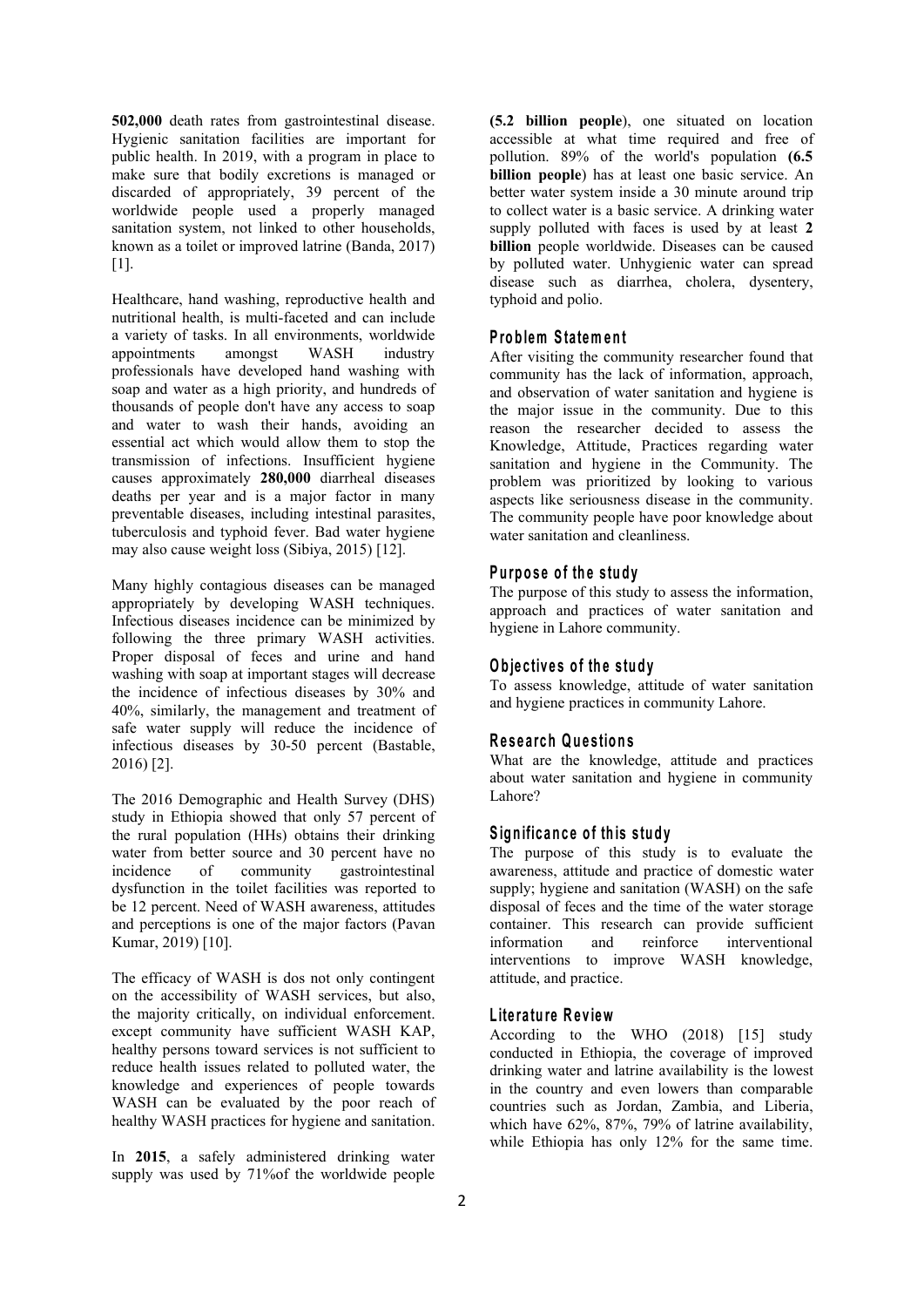Another study revealed by Ginja (2019) [6] nationally survey showed that within a depth of 1 km, about 63 percent of Ethiopia's rural populations have connected to the suitable water source. In Butajira, northern Africa, it was estimated that 54 percent of villagers walk to the source of drinking water within 15 minutes.

Another research conducted in Egypt by Kumie (2015) [8] reveals that hand hygiene studies have shown that respiratory and gastrointestinal problems are much less likely to be reported by childhood with proper hand hygiene techniques. It has already been recorded that hand washing with soap decreases diarrhea diseases incidence by means of 44 percent and asthmatically problems by 23 percent .Worldwide, moreover, the rate at which hands are washed with soap differs just from 0-34 percent of the time.

Another research conducted by the 2017 Global Public-Private Partnership for Hand Wash (PPPHW) which included several sub-Saharan African countries (i.e. Kenya, Senegal, Tanzania, and Uganda) revealed that while using the toilet, 17 percent of the respondents washed their hands with soap, while 45 percent used only water problems, i.e. soap and water, as well as insufficient sanitation.

In another report published in the rural Amhara areas of the state, only 21 per cent of outhouses had personal hygiene services, all of which found to contain soap, and much less than 4 per cent of the households had access to improved sanitation facilities.

According to WHO (2015) [16] approximately 89 percent of the world population has exposure to an adequate source of water, according to 2017 estimates (WHO/UNICEF, 2015). This reflects a 13 percent rise over the Millennium Development Goal (MDG) aim set for 2015, but most sub- Saharan African countries are not on track to reach the MDG goals. Just 64% of the global population has access to better hygiene, well below the United Nations millennium development target of 75% by 2015. In Sub-Saharan Africa and South Asia, progress on sanitation goals has been especially slow.

According to current reports by the World health (2015) Joint Monitoring System for Water And sanitation, only 56% of the community in Low income countries have access to safe drinking water and 86% people without access to improved water sources.

In addition, According to Biran, (2016) [4] data on water system availability can increase the amount of population with access to safe drinking water history More than 40 percent of middle and low income world populations depend on 'many developed' sources of water such as stand pipes, public taps or safe reservoirs that protects the place of departure from contaminants, and still need sources of water

According to Taylor (2015) [14], with 44 per cent of cases reported in Africa and 45 per cent in Haiti alone, 8.531 deaths were reported since the outbreak began as of December 2016.

Emerging evidence indicates that these 'other continued to improve' materials are still linked to significant decreases in water quality and lower quality of life when compared to households with on-site links to protected water supply, sanitation and hygiene (WASH) infrastructure, the World Health Organization (WHO) estimate that there are among 3-5 million cases of cholera.

### **R e s e a rch M e th o d o lo g y**

### **S tu d yD e s ig n**

A descriptive cross sectional study is designed to figure out assessing the knowledge attitude and practice of water sanitation and hygiene in community.

#### **S am p le Size**

The population of this study was selecting of the community. The target population consists of 150 participants and all was the rural community.

# $Study$  **Setting**

This study was conducted in Lahore rural community.

#### **Study Population**

The community peoples was selected for the study population

#### **S am p lin g**

Simple Random sampling was used in this study

## **R e s e a rch In s trum en t**

A well written structured and adopted questioner from the study was used for collecting the data from the participant. After taking informed consent, data were collected from the community

# **D a ta G a th e rin g P ro c ed u re**

A formal written letter of permission to conduct the research. Also ethical approval was obtained from author to used this questionnaire and the questionnaire was disturbed to the community mothers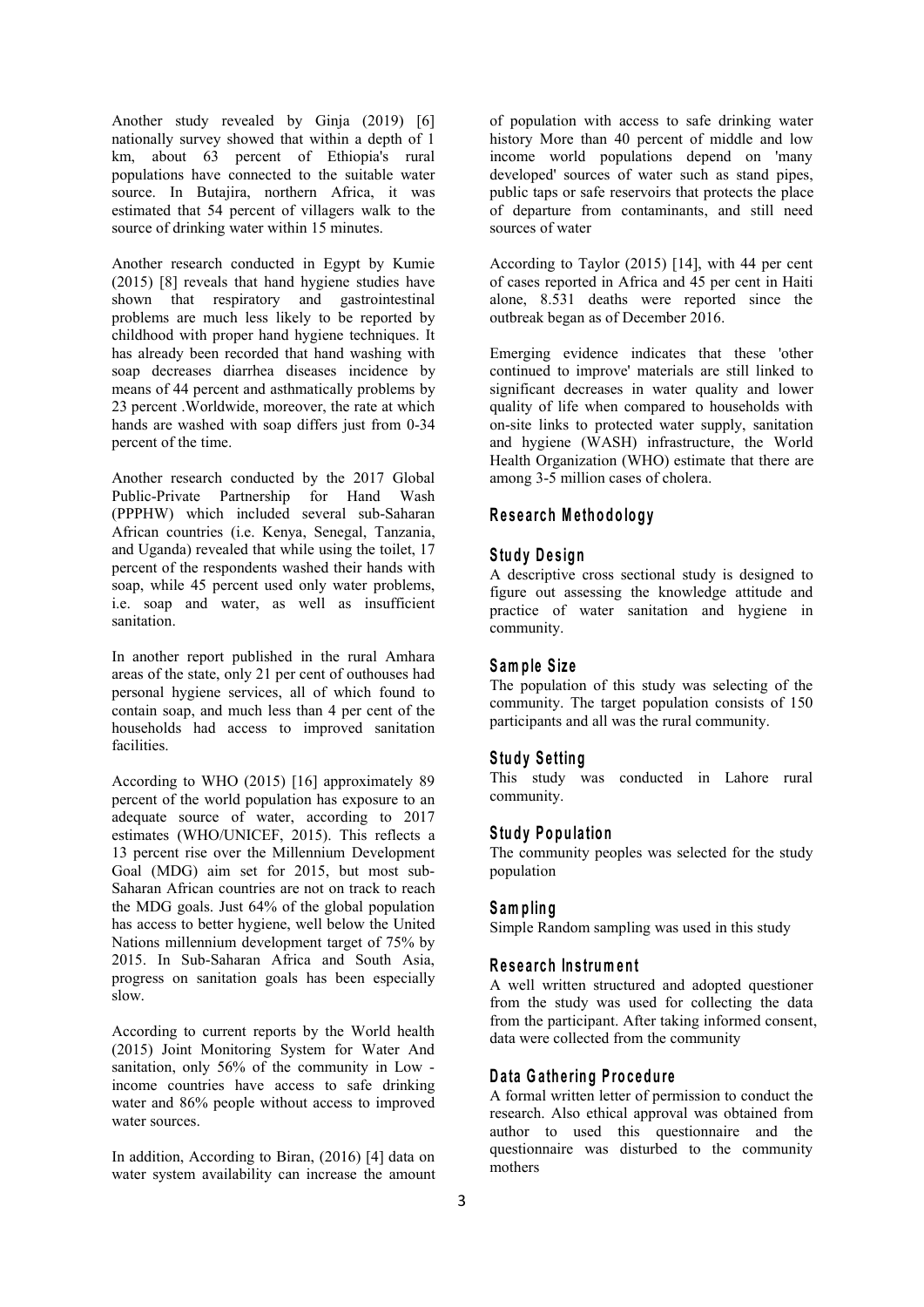# **S am p le S ize**

Slovin's sampling will be used to find the sample size of the study population.<br>If the total population is 240 If N = population,  $n =$  sample size,  $E =$  margin of error  $n = N/1 + (N) (E)^2$ 2  $n = 240/1 + (240) (0.05)^2$ 2  $n = 240/1+(240) (0.0025)$  $n = 240/1+0.6$  $n = 240/1.6$ 

 $n = 150$ 

### **In c lu s io n C rite ria**

Inclusion criteria was include all community peoples who willing to participate in our research study and who gave informed consent

# **E x c lu s io n C rite ria**

An exclusion criterion was including those peoples who are not willing to participate in our research study. This segment will also exclude those who will be absent at the time of data collection process

## **D a ta C o llec tio n T e ch n iq u e s**

Assess various families of the community for the purpose of identifying problems. Assessment including questionnaire, observations, focus groups, interviews.

# **E th ic a l C o n s id e ra tio n**

In this research ethical consideration was preferred. For this purpose the permission was obtained from the ethical committee of the health care institution, before data collection. Permission was acquiring a written approval from head of department of

Lahore school of nursing in the form of consent. Furthermore inform written and verbal consent was taken before data collection from participants. Mother was given with the right of autonomy and the nature and purpose of the study was informed prior to the implementation of any action. The risk related to this study was being discussed before. Participants was have right to leave the study participation at any time. In this case other participants was be added for the accomplishment of data information. Participant was informed about the aims of the study and secrecy of the collected data was assured. A written consent was taken from respondent those who was be prepared to participate in this study. All respondent was informed that their participation is highly appreciated and they can participate voluntarily. Participants will be taken in confidence that all the collected information and records will remain confidential.

# **R e su lt an d D a ta A n a ly s is**

Results and data analysis was taken up through systematically and logically techniques (SPSS) after the accomplishment of data collection process.

### **R e su lts**

.

**This section presents the outcomes of the study**

# **P ro file o f th e R e sp o n d en ts**

# **S e c tio n 1**

#### **D em og rap h ic D a ta**

Respondents were taken from Lahore community.

# **T ab le 1 : D em o g rap h ic D a ta**

#### **Age of the Participants**

|       |                  | Frequency | Percent        | Valid<br>Percent | Cumulative<br>Percent |
|-------|------------------|-----------|----------------|------------------|-----------------------|
|       |                  |           |                |                  |                       |
|       | 18-35            | 144       | 96             | 96               | 96                    |
|       | $35$ to<br>above | 6         | $\overline{4}$ | $\overline{4}$   |                       |
| Valid | Total            | 150       | 100            | 100              | 100                   |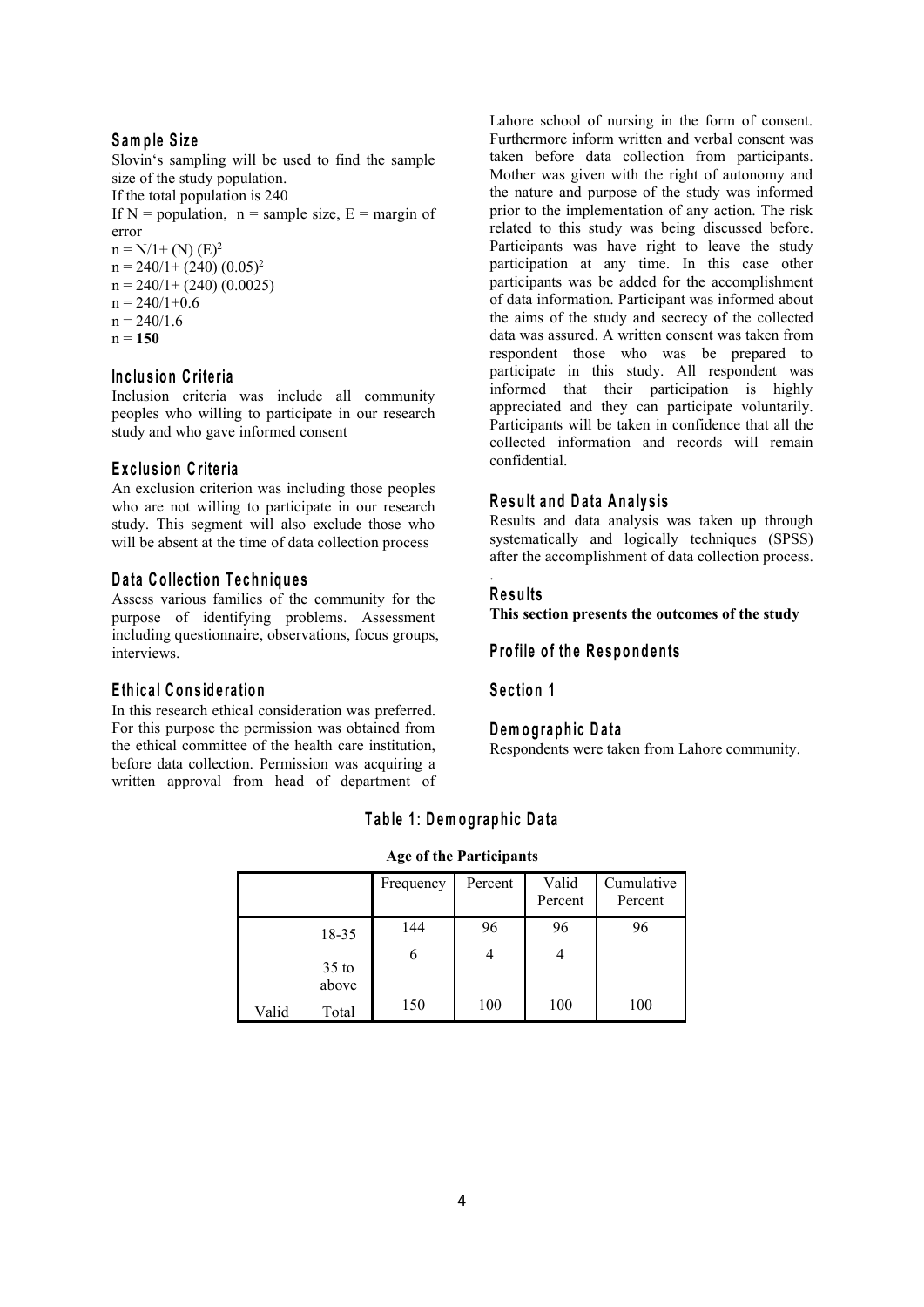

The above table show that 96% (n = 38) participants belongs to age group of 18-35 years, 4% (n = 6) participants belongs to age group to 35 to above in community.

|       |                               | Frequency | Percent | Valid<br>Percent | Cumulative<br>Percent |
|-------|-------------------------------|-----------|---------|------------------|-----------------------|
|       | Unable<br>to read<br>Literate | 44        | 29.3    | 29.3             | 29.3                  |
|       |                               | 106       | 70.7    | 70.7             |                       |
| Valid | Total                         | 150       | 100     | 100              | 100                   |

# Table 2: Educational Level of The Community



The above table show that 29.3% (n = 44) of community peoples was unable to read, 70.7% (n = 106) of community people was Literate.

# **S e c tio n II**

# Table 3: Knowledge of the Community About Water Sanitation and Hygiene

| <b>SrNo</b> | <b>Ouestion</b>                              | Response       | (0, 0)       |
|-------------|----------------------------------------------|----------------|--------------|
|             | Pipe water safe for drinking?                | Yes            | 135(90%)     |
|             |                                              | N <sub>o</sub> | $15(10\%)$   |
|             |                                              | <b>Total</b>   | $150(100\%)$ |
|             | Distance of source water from home in meter? | < 10m          | 120(80%)     |
|             |                                              | $101-200m$     | $30(20\%)$   |
|             |                                              | <b>Total</b>   | 150(100%)    |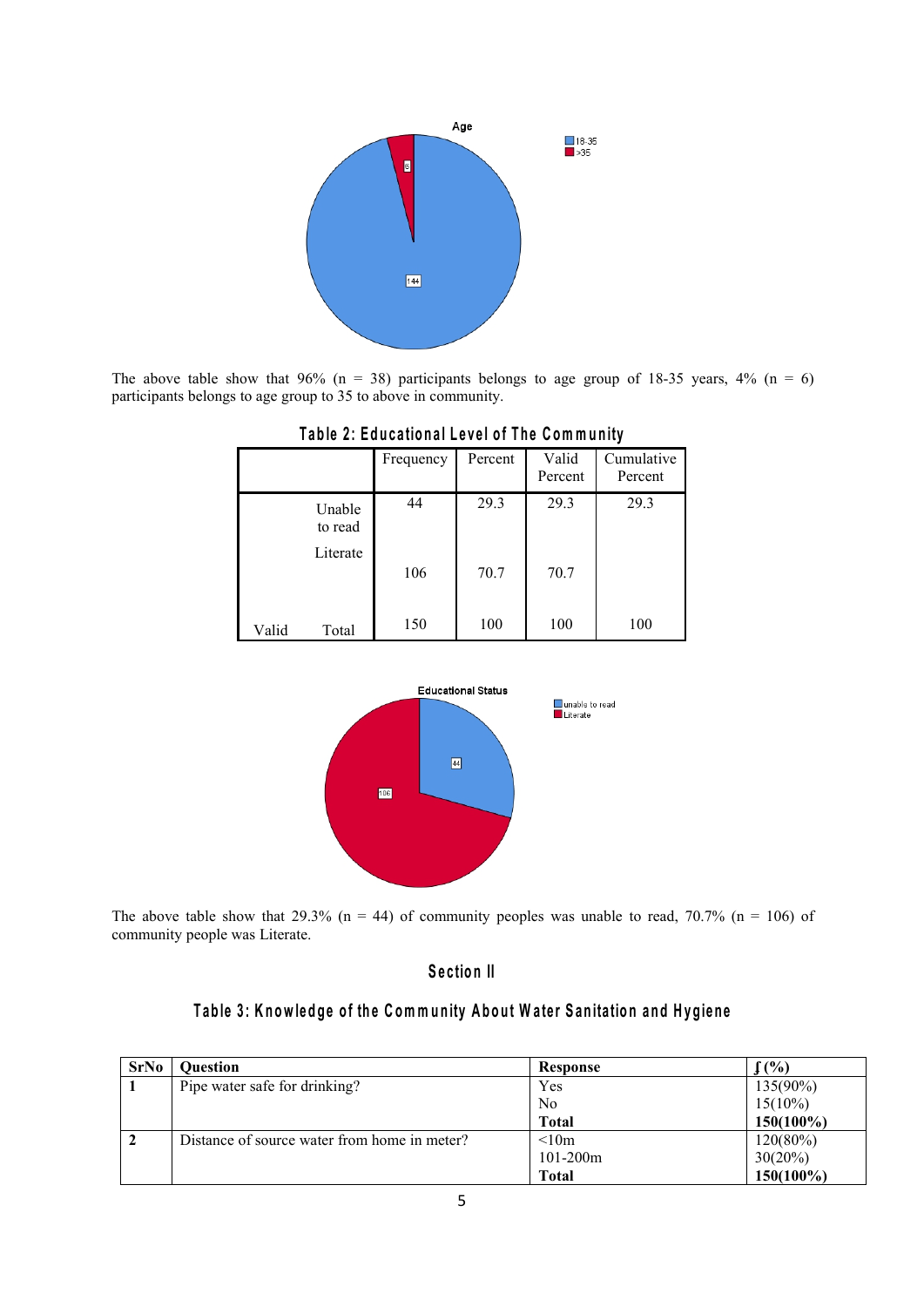| 3                       | Safe water is essential for health?        | Yes                              | 120(80%)   |
|-------------------------|--------------------------------------------|----------------------------------|------------|
|                         |                                            | N <sub>o</sub>                   | $30(20\%)$ |
|                         |                                            | <b>Total</b>                     | 150(100%)  |
| $\overline{\mathbf{4}}$ | Safe excreta disposal system?              | Use of latrine                   | 111(74%)   |
|                         |                                            | Open defection                   | 39(26%)    |
|                         |                                            | <b>Total</b>                     | 150(100%)  |
| 5                       | Reason of using latrine?                   | Privacy                          | 106(70.7%) |
|                         |                                            | To control disease               | 44(29.3%)  |
|                         |                                            | <b>Total</b>                     | 150(100%)  |
|                         |                                            |                                  |            |
| 6                       | Reason of not having solid waste disposal? | No ample space                   | 111(74%)   |
|                         |                                            | Fear of children and animal fall | 39(26%)    |
|                         |                                            | <b>Total</b>                     | 150(100%)  |

# **S e c tio n III**

# Table 4: Attitude of Community About Water Sanitation and Hygiene

| <b>SrNo</b>             | <b>Question</b>                                  | <b>Response</b> | $f(\%)$      |
|-------------------------|--------------------------------------------------|-----------------|--------------|
| $\mathbf{1}$            | Water from any source safe for drinking and      | Agree           | 126(84%)     |
|                         | domestic use?                                    | Disagree        | 24(16%)      |
|                         |                                                  | <b>Total</b>    | 150(100%)    |
| $\mathbf{2}$            | Water free from visible particle safe for        | Agree           | 125(83.3%)   |
|                         | drinking?                                        | Disagree        | 25(16.7%)    |
|                         |                                                  | <b>Total</b>    | $150(100\%)$ |
| $\overline{\mathbf{3}}$ | Dirty water can transmit disease?                | Agree           | 129(86%)     |
|                         |                                                  | Disagree        | 21(14%)      |
|                         |                                                  | <b>Total</b>    | 150(100%)    |
| $\overline{\mathbf{4}}$ | Pipe borne water always safe?                    | Agree           | 125(83.3%)   |
|                         |                                                  | Disagree        | 25(16.7%)    |
|                         |                                                  | <b>Total</b>    | $150(100\%)$ |
| 5                       | Treated water are prevent from disease?          | Agree           | 129(86%)     |
|                         |                                                  | Disagree        | 21(14%)      |
|                         |                                                  | <b>Total</b>    | $150(100\%)$ |
| 6                       | Hand washing facility connected to the latrine   | Agree           | 127(84%)     |
|                         | is safe for health?                              | Disagree        | 23(15.3%)    |
|                         |                                                  | <b>Total</b>    | $150(100\%)$ |
| $\overline{7}$          | Diarrhoeaillnessis related to hygiene practices? | Agree           | 132(88%)     |
|                         |                                                  | Disagree        | 18(12%)      |
|                         |                                                  | <b>Total</b>    | $150(100\%)$ |
| 8                       | Income is facilitating poor sanitation?          | Yes             | 128(85.3%)   |
|                         |                                                  | No              | 22(14.7%)    |
|                         |                                                  | <b>Total</b>    | $150(100\%)$ |
| 9                       | Using the same latrine with other family         | Yes             | 120(80%)     |
|                         | members is comfortable?                          | No              | 30(20%)      |
|                         |                                                  | <b>Total</b>    | 150(100%)    |

# **S e c tio n IV**

# Table 5: Practices of Community About Water Sanitation and Hygiene

| <b>SrNo</b> | <b>Ouestion</b>            | Response                       | $f(\%)$      |
|-------------|----------------------------|--------------------------------|--------------|
|             | Frequency of hand washing? | Always before doing some thing | 118(78.7%)   |
|             |                            | Always after doing something   | 32(21.3%)    |
|             |                            | Total                          | $150(100\%)$ |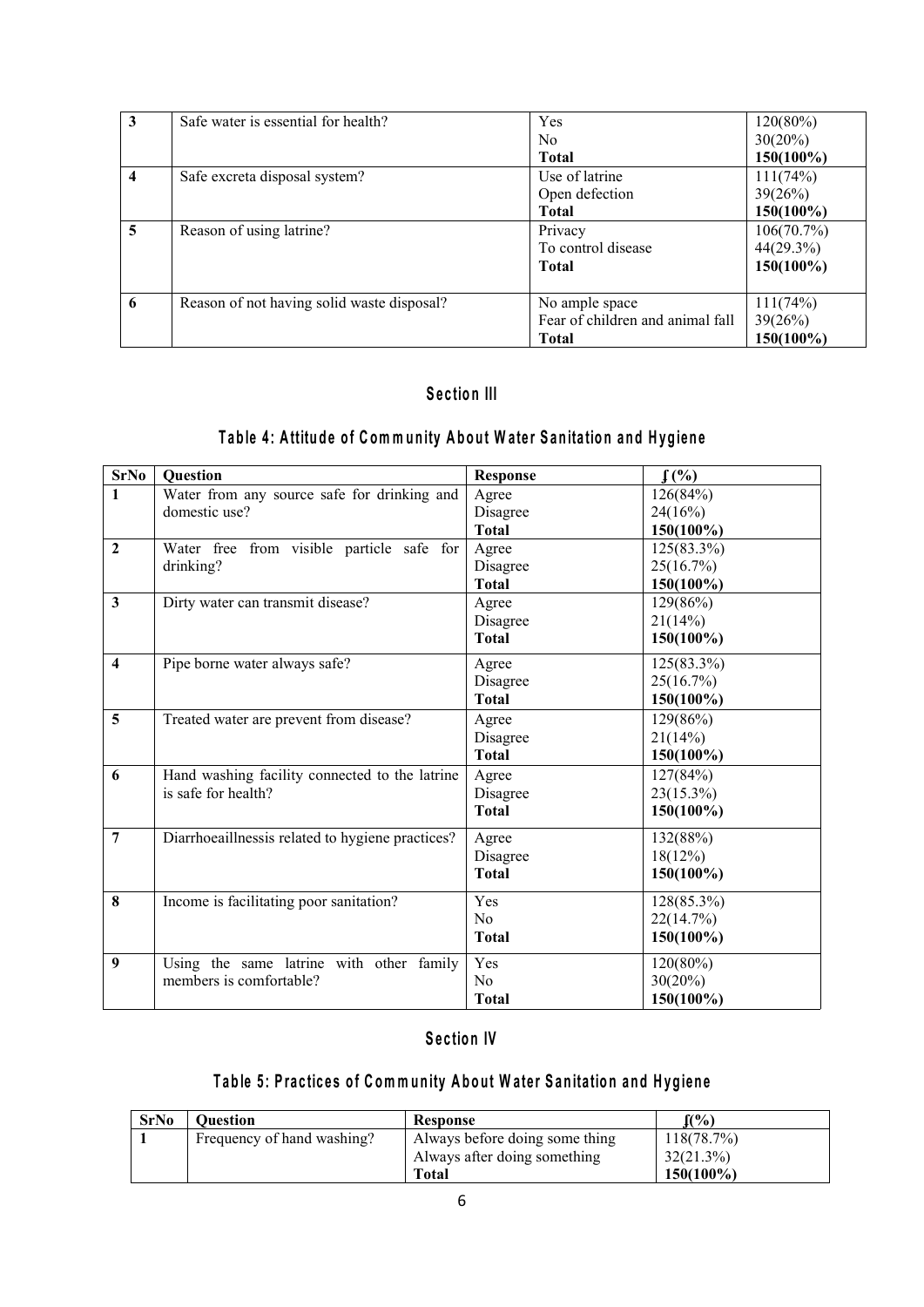| Utilization of latrine?        | Properly        | 117(78%)     |
|--------------------------------|-----------------|--------------|
|                                | Improperly      | 33(22%)      |
|                                | <b>Total</b>    | $150(100\%)$ |
| Kinds of solid waste disposal? | Disposal in pit | $35(70\%)$   |
|                                | Burning         | $15(30\%)$   |
|                                | <b>Total</b>    | $150(100\%)$ |

# **R e su lts**

The majority of 126 (84 percent) respondents know private sinks are suitable for drinking and household use, while 135 (90 percent) of participants are safe for shared taps. In contrast, 125 (83.3 percent) believe that hand pumps are secure and 25 (16.7 percent) knows that unprotected wells are safe for any reason. Approximately 120 (80 percent) of participants had awareness of bad basic hygiene, where 30 (20 percent) of participants had awareness of other respondents in relation to improper cover. Most of the 129 (86 percent) respondents were informative about the dirty place or domestic attracted flies whereas 21 (14 percent) of the participants would have an incorrect answer to the question. The analysis reveals that most of the 127 (84.7 percent) respondents knowledge about hygiene practices, 111 (74 percent) did know about the proper disposal of feces. The majority of participants are conscious of a need for 129 (86 percent) sanitation healthy well for the need for hygiene Hand washing with soap 127 (84 percent) was the means of preserving the participant's healthcare. The value of sanitation and hygiene was 129 (86 percent) for disease control, 132 (88 percent) for diarrheal prevention and 18(12 percent) for germ elimination. Poor odor was distinguished from lack of sanitation in their atmosphere 111 (74 percent), open bodily excretions 39 (26 percent). Most of the participants were using safe drinking water for respiratory infections disease prevention 125 (83 percent), 117 (78 percent) disposed of infant faeces in public toilets. Mostly resident's hand washing 118 (78.7%) always before doing something, and 32(21.3%) of residents wash hand always after doing something. Majority of the participants 117 (78%) was utilized latrine properly with washing the hand. And 33 (22%) of participants utilized latrine with improperly. On the other hand 78 (52%) of by Oxi participants was solid waste disposal in pit and 72(48%) burning the solid waste disposal.

### **D is cu s s io n**

The majority of participants 126 (84 percent) understand that public pipes are protected for drinking and domestic use at the same time as 135 (90 percent) popular taps are safe and 125 (10.5 percent) are also experienced with water filter is safe and 16 (5.3 percent) differentiate unsafe well for any reason. An exploratory research linked to the use of potable water and domestic use in South Africa is protected by  $128 (93%)$  of the population (Johnson, 2016) [7].

The respondents in this study  $n = 106$  (70.7%) the most important cause to using the latrine for isolation, and control the infection. This result is in procession with the study report by Telmo (2016) in Nigeria country majority of 80% of residents using of latrine to control the infection.

A large number of participants 129 (79.3 per cent) were well aware that "hygiene is a collection of methods for collecting human secretions, urine and community desecrate in a hygienic way," while 126 (74 per cent) of participants had an incomplete response to the problem.

Reported by USAID (2015), this is even less relative to the study. Nearly all of the population knows sanitation is a set of processes to collect waste material, urine and population waste in a soiled manner. The public's awareness is modified in a different way. Much of the research area group were aware that this may be attributed to awareness development by multiple means such as the creation of popular communication of extension developers and which opposes the Income and economic (2017) guidance document, which is around 17.4 percent. These variations are almost definitely due to the inclusion of urban populations in this analysis, which would be similar to the WHO survey (WHO, 2018).

For most people, the most significant proper water supply also uses pipe-borne water in their homes (83 percent), which are all regarded as a better source of drinking water and then together make up a total of 92 percent of the water that residents use, which is high compared to other studies recorded by Oxfam/Unicef, (2015).

"Another study on waste disposal 51.4 percent of participants had a constructive outlook, while 24.6 percent and 24 percent of the participants would have an unfavorable attitude in that order to the view that "the effect of adequate waste management in open spaces and approximately road sides causes the region to lose its natural beauty, bad odor to the environment, social health issues and polarity, (WHO, 2017).

Most participants had a favorable view of 116 (70 percent) relative to the study area, while 21 (7.1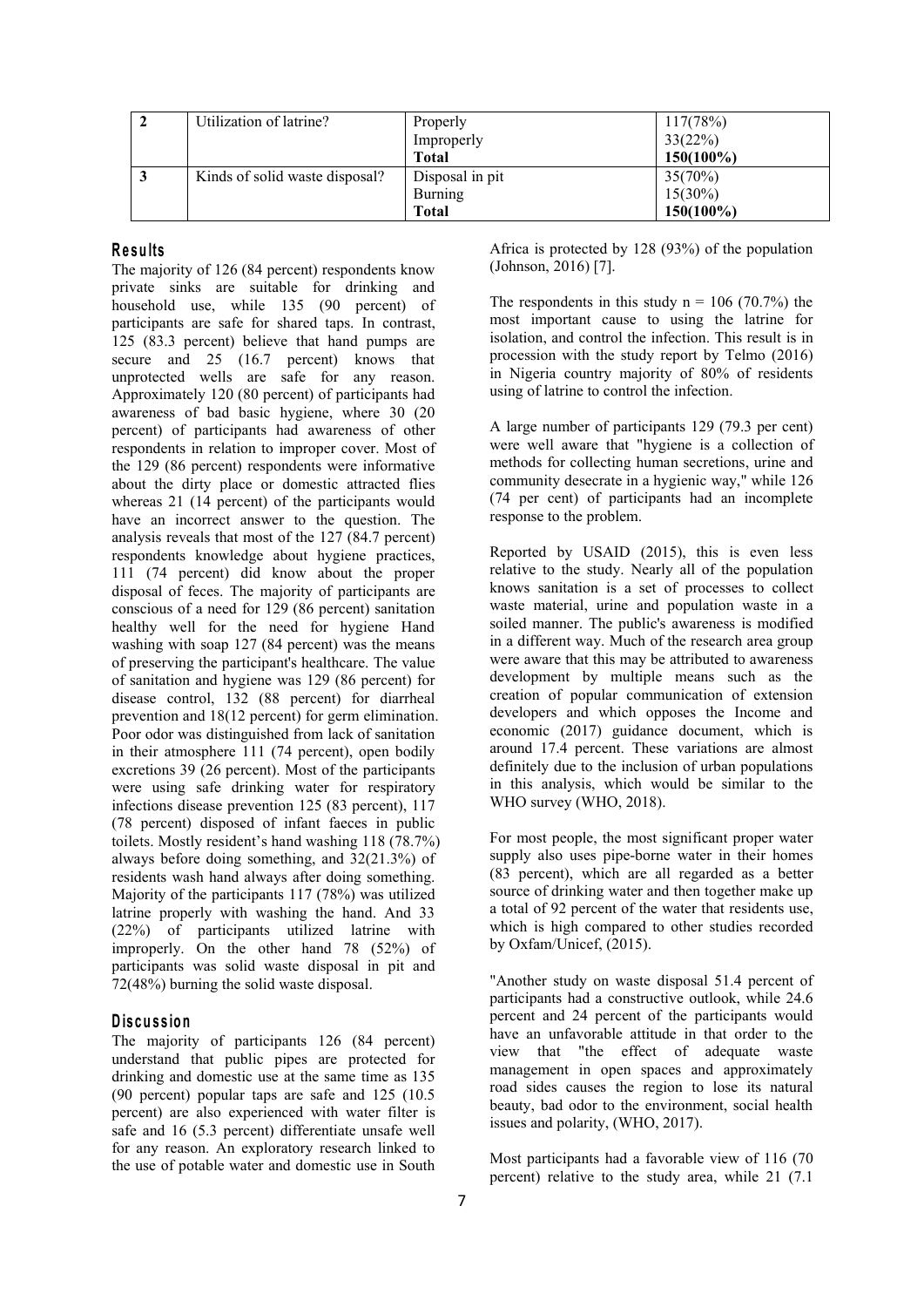percent) of participants had a poor opinion and perception to the problem that can lead to the transmission of infectious diseases in the properly disposing of liquid and solid waste. In contrast, 126 (83.9 percent) of the participants had a healthy perception, while 32 (10.8 percent) and 16 (5.2 percent) of the participants had a negative and neutral behaviour to the perception that the disposal of hazardous resources is not an issue in that region, which compares the research recorded in African Countries is less (Corps, 2016) [5].

In the study region, 43.5 per majority of people discarded their solid waste in the open space, 31.2 per majority of people throughout the field and 25.3 per majority of people in the waste disposal and 114 (87.4 per cent) of participants disposed of their waste water throughout the ground where 36 (12.6 per cent) of participants were grounded (Biran, 2016) [4].

Biran (2016) [4] Improved maintenance of sanitation facilities has been identified as reducing challenges, increasing environmental resource sustainability and enabling a better, safer future for the community. All hygiene innovations are considered sufficient as long as they are shared with the population more privately and as long as there is a sanitary isolation of waste materials from human contact. Owing to issues with follow - up call in their management and availability at night by elderly, disabled and toddlers, public latrines fail to provide a more appropriate solution to the community waste collection and disposal needs. This should be noted that these weaknesses often lead to open feces or insufficient removal of excreta, often affecting susceptible aqueous habitats or posing effects of human contact.

Usually, some of the people provide awareness and attitude about water system, hygiene and sanitation and they're not practice what they know. Hygiene progress is significant and it may take a long time to note the impact it may be accomplished by raising awareness on the bad effects of poverty sanitation to the human health, collaboration between various parties and assume responsibility in adopting and enforcing laws and rules that are linked to health safety and hygiene by the policy.

# **L im ita tio n**

Study was conducted during short period of time. Data collected from community knowledge, attitude and practices about water sanitation and hygiene

### **C o n c lu sio n**

Based on these results, that was likely that the sanitation, and majority of participants were informative about supply of water, hygiene and sanitation;

furthermore, it was not adequate as the water supply, hygiene and sanitation is one of the fundamental elements of public health and development, and it has been anticipated that most citizens would acquire high levels of knowledge. Whereas most of the respondents didn't practice what they learned. Most of the participants had a favorable attitude towards water supply, sanitation and hygiene, although others were consistent with the attitude of the people. These differences may be due to alack of awareness and facts, or the presence of poor social expectations relating to WASH in the community's value system. The majority of people have not taken steps to improve the hygiene of the community in their living areas.

#### **C o n flic t o f In te re s t**

There is no conflict of Interest between the authors of this manuscript.

#### **R e fe ren c e s**

- 1. Banda, K., Sarkar, R., Gopal, S., Govindarajan, J., Harijan, B.B., Jeyakumar, M B., & Thomas, V.A., (2017). Water handling, sanitation and defecation practices in rural southern India: a knowledge, attitudes and practices study. Transactions of the royal society of tropical and hygiene, 101(11); 1124-1130.
- Bastable, A., & Russell, L., (2016). Gap analysis in emergency water, sanitation and hygiene promotion in community.
- 3. Berhe, A.A., Aregay, A.D., Abreha, A.A., Aregay, A.B., Gebretsadik, A.W., Negash, D.Z., & Mamo, N.B., (2016). Knowledge, Attitude, and Practices on Water, Sanitation, and Hygiene among Rural Residents in Tigray Region, Northern Ethiopia. Journal of Environment and Public Health, 2020.
- 4. Biran, A., et al., (2016). 'Effect of a behaviour change intervention on hand washing with soap in India (Super Amma): a clusterrandomised trial', The Lancet Global Health. Biran et al. Open Access article distributed under the terms of CC BY, 2(3), pp. e145– e154.
- 5. Corps, M., (2016). Baseline Survey Water, Sanitation and Hygiene Water, Sanitation and Hygiene.
- 6. Ginja, S., Gallagher, S., & Keenan, M., (2019). Water, sanitation and hygiene (WASH) behaviour change research: why an analysis of of reinforcement is needed. International Journal of Environmental Health Research, 1-14.
- 7. Johnson, R.C., Boni, G., Barogui, Y., Sopoh, G.E., Houndonougbo, M., Anagonou, E., & Boko, M., (2016). Assessment of water, hygiene practices and associated factors in a Buruli ulcer endemic